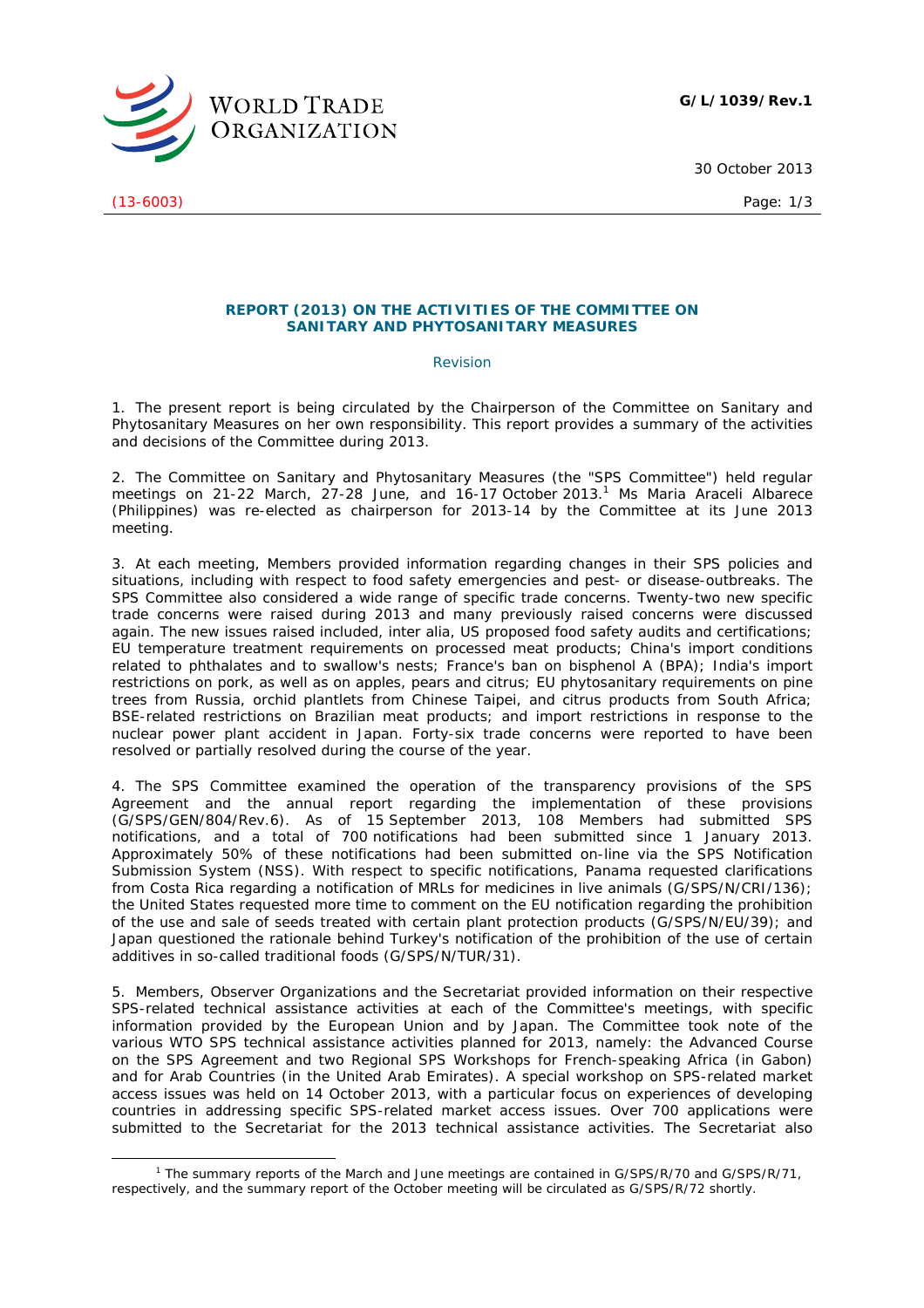reported on the large number of requests for national seminars that had been received from Members and indicated its intention to meet these training needs to the extent resources permitted.

6. The Secretariat informed the Committee of the work of the Standards and Trade Development Facility (STDF), highlighting STDF research in selected countries in Africa and Asia to review and analyse the implementation of SPS measures, procedures and processes in the context of trade facilitation, which could be relevant to the Ninth Ministerial Conference (G/SPS/GEN/1279). The STDF study on International Trade and Invasive Alien Species was completed, and contained recommendations to the SPS Committee and to Members. The STDF had held additional workshops on the application of the Multi-Criteria Decision Analysis (MCDA) tool to assist Members in prioritising among a range of SPS investment options to address specific problems related to agri-food exports and market access.

7. The issue of special and differential treatment is on the agenda of each SPS Committee meeting, and the Secretariat has kept the SPS Committee informed on the status of discussions in the Committee on Trade and Development Special Session with respect to Articles 10.2 and 10.3 of the SPS Agreement.

8. Many Members provided the Committee with information regarding their status with respect to specific plant pests and animal diseases. At its June meeting, the Committee adopted the annual report on the implementation of Article 6 of the SPS Agreement with respect to the adaptation of measures to regional conditions (G/SPS/GEN/1245).

9. The SPS Committee continued to address some issues arising from the periodic reviews of the operation and implementation of the SPS Agreement. An informal working group was established to advance work, through electronic and physical exchanges, on a procedure to facilitate the implementation of Article 12.2 of the SPS Agreement on ad hoc consultations or negotiations to resolve specific trade concerns. However, the Committee was unable to reach consensus on the proposed procedure at its October meeting.<sup>2</sup> The Secretariat reported on work undertaken by the Committee on Technical Barriers to Trade regarding good regulatory practices, an issue that had also been raised in the last review of the operation of the SPS Agreement (G/SPS/53). The Secretariat drew attention to the on-going discussions on trade facilitation and possible linkages with provisions of the SPS Agreement. The Committee adopted a procedure and time-frame for undertaking the Fourth Review of the Operation and Implementation of the Agreement (G/SPS/W/270), and some Members began identifying issues for consideration as part of this review.

10. The Committee continued its work on the development of a working definition of SPS-related private standards<sup>3</sup>, as well as discussing the implementation of the other actions agreed by the Committee (G/SPS/55). Work in other fora relating to private standards was also presented, in particular the creation of the UN Forum on Sustainability Standards (UNFSS) by the FAO, ITC, UNCTAD, UNEP and UNIDO. The UNFSS is intended to provide an unbiased and credible policy dialogue with analytical, empirical and capacity-building activities, based on demand by developing countries and involving all concerned non-governmental stakeholders.

11. The SPS Committee maintained its close working relationship with the Codex, IPPC, and the OIE (often referred to as the "Three Sister" organizations) and received regular updates on their activities. The Committee congratulated the Codex on its 50<sup>th</sup> anniversary. At its June meeting, the Committee adopted the 15<sup>th</sup> annual report on monitoring the use of international standards, and highlighted the importance of the standards based on scientific principles and evidence (G/SPS/60). Other observer organizations also provided information on their activities, including technical assistance activities.

12. At its March meeting, the Committee agreed to grant observer status, on an ad hoc, meetingby-meeting basis, to the Intergovernmental Authority on Development (IGAD), in line with the Committee's previous decisions to grant observer status to other African regional economic organizations with SPS-related activities.

 $\frac{1}{2}$ <sup>2</sup> G/SPS/W/259/Rev.7.

<sup>3</sup> G/SPS/W/272.